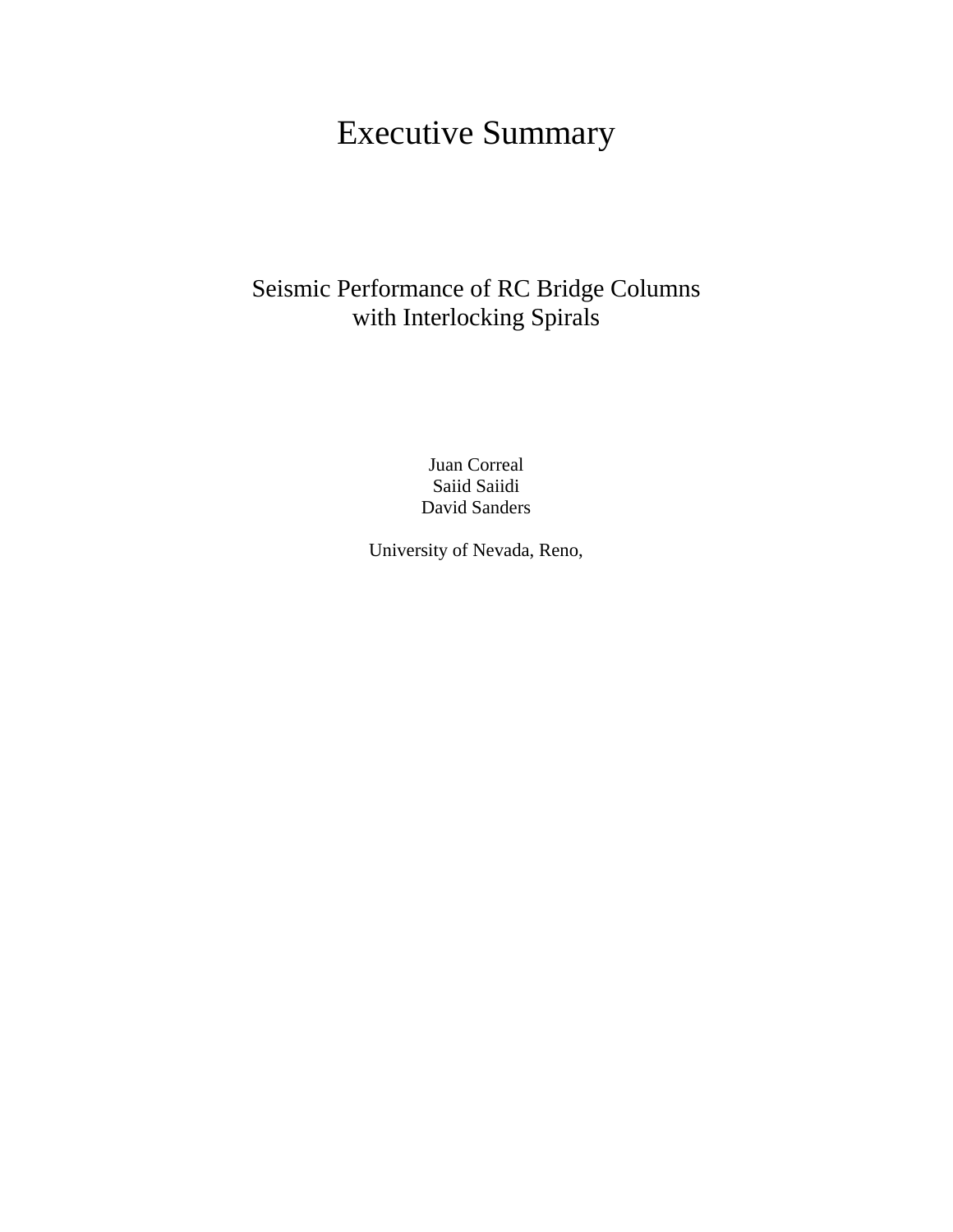#### **APPENDIX B**

#### **Executive Summary**

#### **1. INTRODUCTION**

Double or triple interlocking spirals as transverse reinforcement in bridge columns are being used especially in large rectangular cross sections not only because they provide more effective confinement than rectangular hoops but also because interlocking spirals make the column fabrication process easier. The behavior of columns with interlocking spirals has been studied only to a limited extent. In order to revise or possibly refine the current Caltrans design provisions, Caltrans funded a study at the University of Nevada, Reno, on the seismic behavior of interlocking spirals columns. Based on past research and Caltrans seismic design engineers' input, the most critical design parameters of RC columns with interlocking spirals were: the level of average shear stress and the horizontal distance between center to center of the spirals. In addition, effect of horizontal crossties connecting the spirals was studied.

#### **2. OBJECTIVES**

The primary objective of this research was to study the seismic performance of bridge columns with double interlocking spirals using shake table simulations. The experimental results were used in order to determine if increasing of the horizontal distance between the centers of the spirals, di, affect the overall performance of the columns when they are subjected to different levels of average shear stress. A further objective was to verify if the addition of horizontal crossties connecting the hoops can improves the overall performance of columns with interlocking spirals.

#### **3. SUMMARY OF RESEARCH**

Six large-scale column specimens were tested. The first two were of 1/4-scale with a low level of average shear stress ( $3\sqrt{f'c}$ , psi unit) and the other four were of 1/5scale with high level of shear stress ( $7\sqrt{f'c}$ , psi unit). The models were designed using Caltrans Seismic Design Criteria (SDC-99). A target displacement ductility  $(\mu_c)$  of 5 was chosen for all the columns. The average shear stress is defined as the maximum plastic shear demand divide by 0.8 times the gross area and expressed as a function of  $\sqrt{f}$  c. The overall dimensions of the columns are shown in Figure B-1. The specified concrete compressive strength of the columns was 34.5 Mpa (5000 psi) and the reinforcement was of Grade 60. Table B-I summaries the relevant design parameters for all the columns.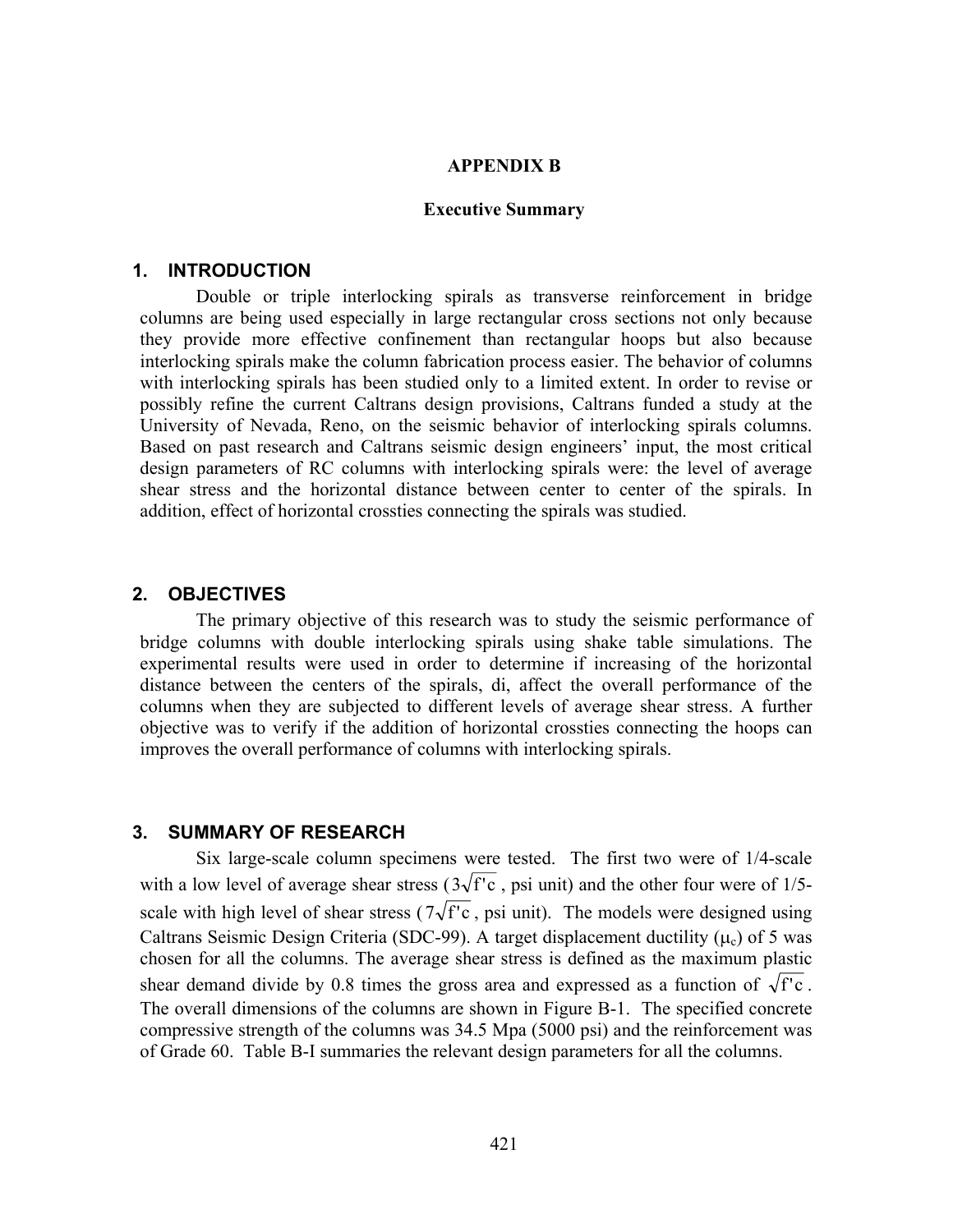The test setups for single curvature and double curvature columns are shown in Figure B-2. The setup in single curvature was used for the specimens with low average shear stress (ISL1.0, ISL1.5) whereas the setup in double curvature was used for the specimen with high average shear stress (ISH1.0, ISH1.25, ISH1.5 and ISH1.5T). The axial load of  $0.1f^c A_g$  was imposed through a steel spreader beam by prestressed bars to hydraulic jacks. The lateral dynamic load was applied through the inertial mass system off the table for better stability. Strain gages were used to measure the strains in the longitudinal and transverse steel. A series of curvature measurement instruments were installed in the plastic hinge zone. Displacement transducers forming panels were placed along the height of the column in the high-shear models to measure shear deformations. Load cells were used to measure both the axial and lateral forces. An additional measurement of the lateral force was taken by an accelerometer. Displacement transducers measured the lateral displacements of the columns.

Force and displacement capacities were calculated based on the plastic moment capacity of the columns from the M-φ analysis, using the program SPMC. The idealized elasto-plastic force and displacements were used to perform a nonlinear response history analysis of the columns with program RCShake. The Sylmar record of the Northridge (0.606 g PGA), California 1994 earthquake, was selected as the input motion based on its high displacement ductility demand. The test motions are shown in Table B-II. A time compression factor was applied to the original Sylmar record (30 seconds) in order to account for the scale factor of the models and adjustment due to inertia mass in specimens. Intermittent free vibration tests were conducted to measure the changes in frequency and damping ratio of the columns.

### **4. SUMMARY OF RESULTS**

The seismic performance of two columns  $(di=1.0R$  and  $di=1.5R)$  subjected to low average shear stress was similar and satisfactory. The measured displacement ductility capacity in both columns exceeded the target ductility of 5. The larger horizontal distance between the centers of the spirals (di=1.5R) did not lead to excessive shear cracking or a reduction of the shear capacity when the columns are subjected to low level of shear forces. The Caltrans provision of allowing the distance to reach 1.5R is satisfactory at that low level of average shear forces.

The seismic performance of columns with di=1.0R and di=1.25R subjected to high average shear stress was similar. The measured displacement ductility capacities for both specimens were in good agreement with the target ductility of 5. Columns subjected to high average shear stress and di=1.5R did not achieve the target displacement ductility capacities of 5 but exceeded the minimum displacement ductility capacity of 3 specified in SDC. In addition, vertical cracks were observed in this column under small earthquakes. Another specimen, ISH1.5T, was built with horizontal crossties added (Fig. B-1). The crossties connecting the hoops reduced vertical cracks in the interlocking region in columns subjected to high average shear stress with di=1.5R. The spacing of the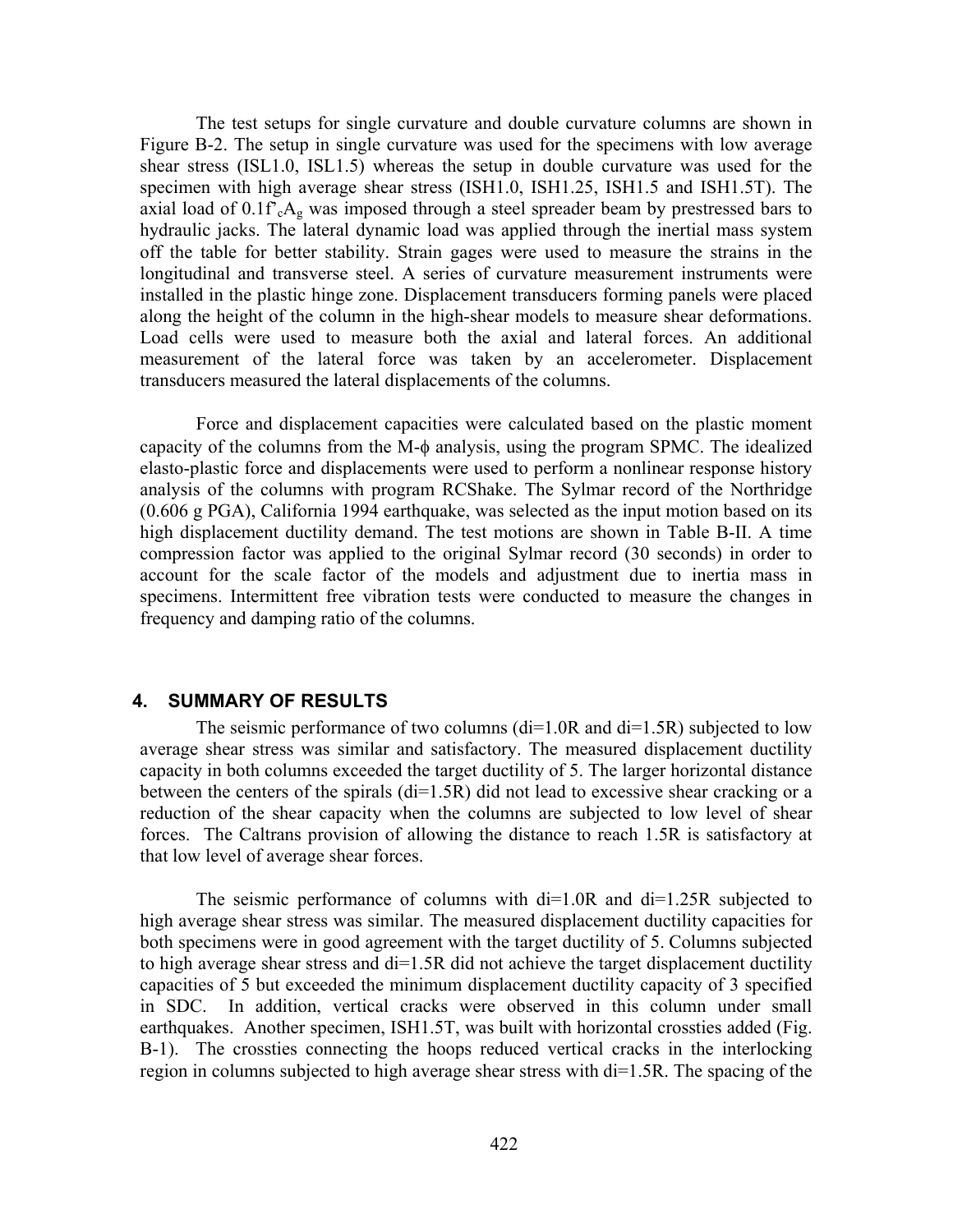additional crossties can be taken as twice the spacing of the spirals. This spacing was calculated based on the difference between tension forces in the spirals at the middepth of the column section for column with di=1.0R and di>1.0R, assuming that the crossties and the spirals have the same bar size.

The force and displacement capacities were calculated based on the plastic moment capacity of the columns obtained from the M-φ curves, according to SDC-99. A comparison of the predicted lateral force-displacement and the elasto-plastic idealization of the experimental results are made in Table B-III. The prediction of the lateral force was in good agreement with the experiential results. The analytical model underestimated the yield and ultimate displacements. The addition of bond-slip and shear deformation improved the correlation with the test results.

#### **5. TENTATIVE DESIGN RECOMMENDATIONS**

The following design recommendations are for columns reinforced with interlocking spirals and they are based on the experimental results presented above.

- − The average shear index should be used be used as a control design parameter to choose the horizontal distance between the centers of the spirals,  $d_i$ , and the addition of cross ties in columns reinforced with interlocking spirals.
- The shear index is calculated by dividing the average shear stress by  $0.083\sqrt{f}$  c [MPa] or  $\sqrt{f'c}$  [psi]. The average shear stress is found as the ratio between the lateral force capacity and the effective shear area which is defined as the gross area multiplied by 0.8.
- − The current Caltrans lower and upper limits on the horizontal distance between the centers of the spirals,  $d_i$ , of 1.0R and 1.5R, respectively, are valid subject to the requirements for additional crossties listed below.
- − Where needed, horizontal crossties similar to those in ISH1.5T in Fig. B-1, should be used. The crosstie bar should be of the same size as the spiral reinforcement. A maximum spacing of 2 times the spacing of the spirals should be used for the additional horizontal ties. The ties should be detailed with a 135-deg hook in one end and a 90-deg hook at the other end. The 135-deg and 90-deg hooks should alternate in adjacent crossties.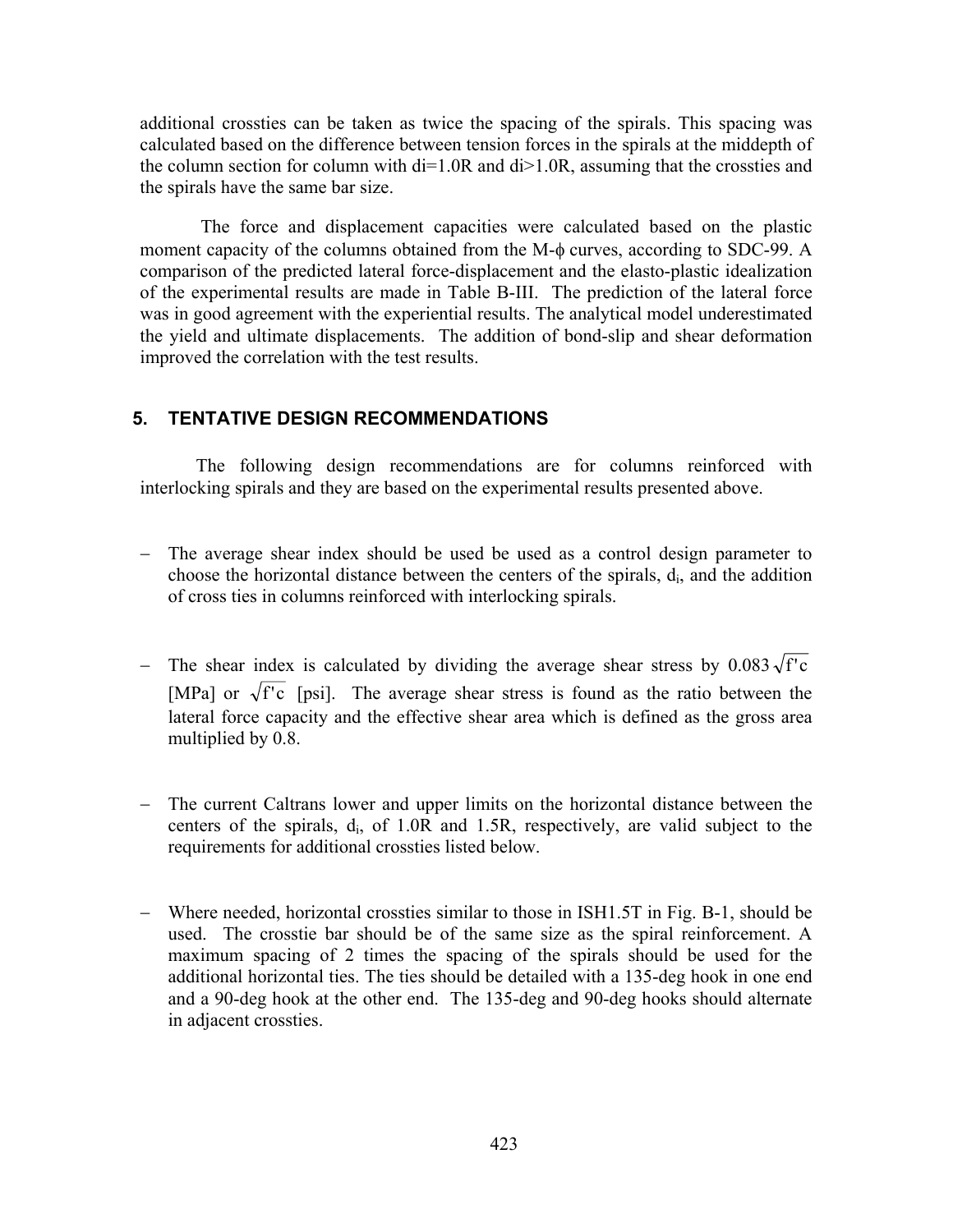- − No cross ties are necessary in columns with shear index equal or less than 3.
- − In columns with shear index between 3 and 7, crossties are recommended when di exceeds 1.25R.
- − In columns with shear index greater than 7, crossties are recommended regardless of  $d_i$ .
- − Bond slip and shear deformation should be included in the calculation of the idealized yield displacement.
- − The ultimate shear deformation needs to be included in the calculation of ultimate displacement for column with aspect ratio of less than 3.0.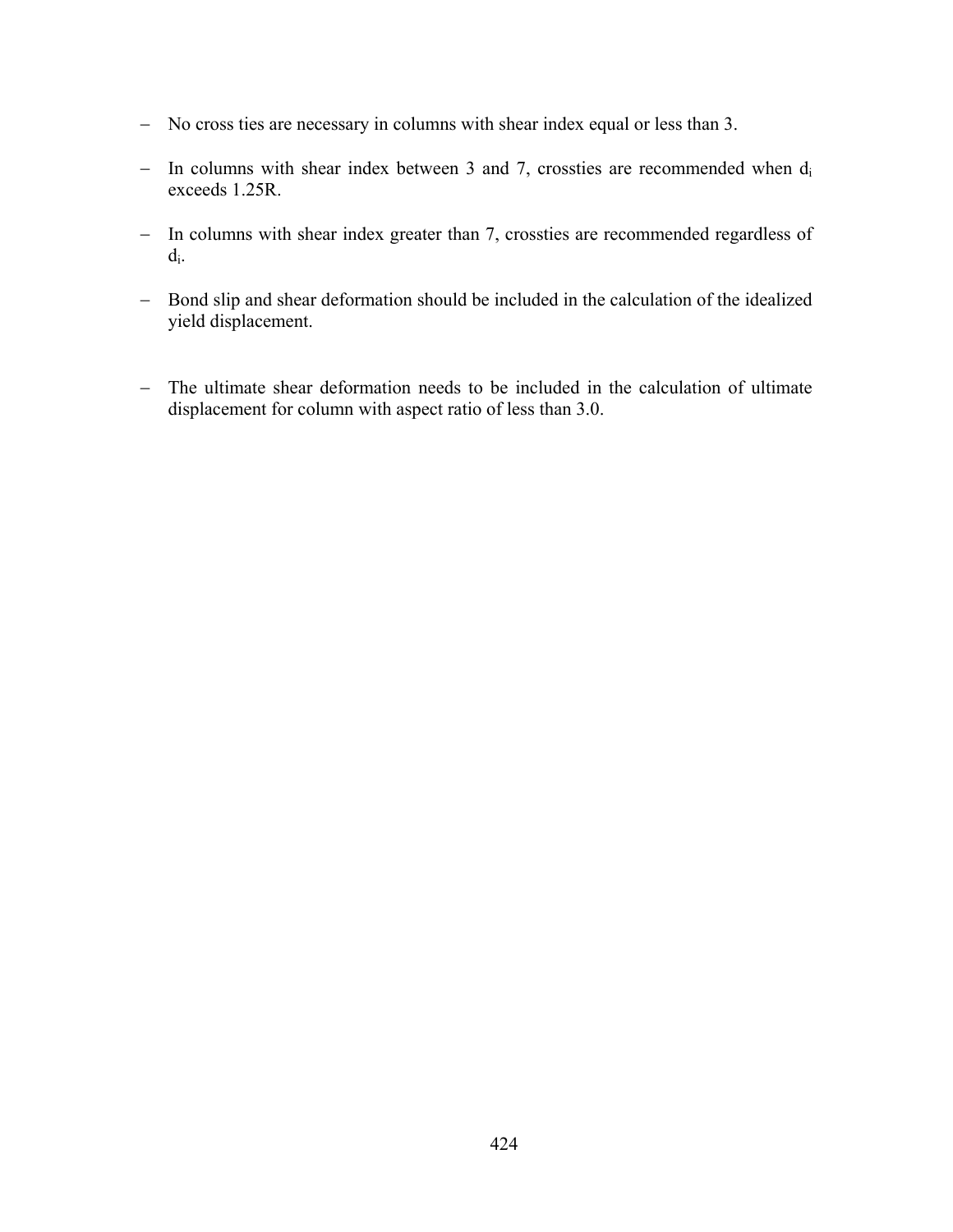

**Figure B-1**. Test specimens dimensions



**Figure B-2**. Single curvature and double curvature test setup